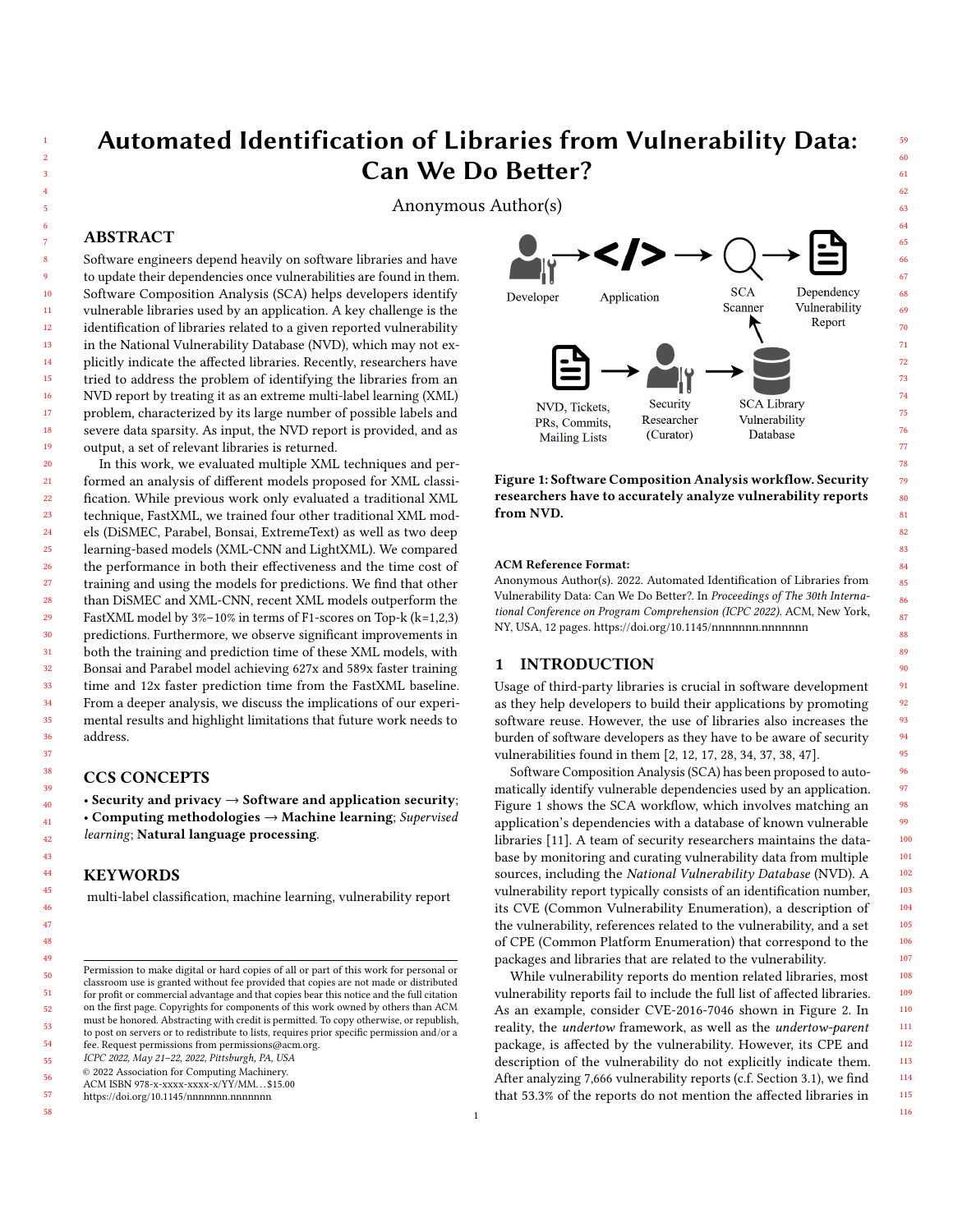174

# <span id="page-1-0"></span>**Description**

Red Hat JBoss Enterprise Application Platform (EAP) 7, when operating as a reverse-proxy with default buffer sizes, allows remote attackers to cause a denial of service (CPU and disk consumption) via a long URL.

# **References**

- \*- http://rhn.redhat.com/errata/RHSA-2016-2640.html
- \*- http://rhn.redhat.com/errata/RHSA-2016-2641.html
- http://rhn.redhat.com/errata/RHSA-2016-2642.html
- http://rhn.redhat.com/errata/RHSA-2016-2657.html
- http://www.securityfocus.com/bid/93173
- https://bugzilla.redhat.com/show\_bug.cgi?id=1376646

# **CPE Configurations**

- cpe:2.3:a:redhat:jboss\_enterprise\_application\_platform:7.0:\*:\*:\*:\*:\*:\*:\*:\*

Figure 2: NVD entry for CVE-2016-7046. While the vulnerability affects the Undertow library, the term "undertow" is not explicitly mentioned in NVD.

their descriptions and CPE configurations. Human effort is needed to manually identify the affected vulnerable libraries but is slow and prone to errors. An automated approach that predicts relevant libraries from given vulnerability reports would aid the process.

A recent study by Chen et al. [\[11\]](#page-10-7) has framed the problem as an XMTC (extreme multi-label text classification), also commonly known as XML (extreme multi-label learning), task. Our task involves the assignment of a set of relevant labels (i.e., affected libraries, manually curated by a team of security researchers) to a given document (i.e., the vulnerability report) [\[19\]](#page-10-8). Our task involves an extremely large number of labels (all possible libraries), and each vulnerability report may be associated with multiple labels (a vulnerability may affect multiple libraries). Indeed, our problem shares many characteristics as the XML problem, including the data sparsity problem, in which the majority of labels have only a few training instances associated with them.

157 158 159 160 161 162 163 164 165 166 167 168 169 170 171 Chen et al. [\[11\]](#page-10-7) explored and evaluated the use of a traditional XML model, FastXML [\[40\]](#page-11-2), on this task. They achieved an average F1@k score of 0.51 for k=1,2,3. Their FastXML model has been deployed within Veracode to help security researchers identify the libraries affected by vulnerability reports. Their successful experiments motivate us to apply more sophisticated models to the task. However, Chen et al. discussed the challenge of the lack of training data for the application of data-hungry techniques, such as deeplearning models. While the FastXML model considerably improves over using just the CPE configuration (average F1@k score for k=1,2,3 of 0.41) to identify libraries, we investigate and analyze the performance of multiple XML approaches, including deep-learning based approaches to better understand the applicability of XML to the problem. We also investigate the efficiency of these XML techniques to assess their feasibility for practical usage.

172 173 In this study, we conduct an investigation and experiments on the application of multiple recent XML techniques for automated library identification from vulnerability reports. Specifically, we investigate the following research question:

- RQ1: Do deep learning-based models and other recent XML models outperform FastXML in identifying libraries affected by a vulnerability?
- RQ2: How efficient are the different XML techniques?

To answer these questions, we identify six XML models that were recently proposed and have outperformed FastXML in other XML tasks. Four of them build on traditional approaches that take either a one-vs-all approach [\[3,](#page-10-9) [55,](#page-11-3) [56\]](#page-11-4) or a tree-based approach [\[21,](#page-10-10) [26,](#page-10-11) [39,](#page-10-12) [40\]](#page-11-2), while two models [\[23,](#page-10-13) [29\]](#page-10-14) use deep learning. We experiment using these XML techniques in our task of automated library identification. We use the same dataset as Chen et al. [\[11\]](#page-10-7), which contains 7,696 vulnerability reports with 4,682 labels that are collected from the NVD (National Vulnerability Database) and SCA (Software Composition Analysis) vulnerability database. To compare the effectiveness of the models, we use the same metrics as Chen et al.'s study, which are precision, recall, and F1 score at k=1,2,3. To compare the efficiency of the models, we compare the training and prediction time of all the XML techniques.

Our experiments highlight that more sophisticated XML techniques can outperform FastXML. Specifically, LightXML, a transformer-based model, achieves 10% F1 improvement in the top-k (k=1,2,3) predictions. Bonsai, a tree-based model, achieves up to 8% F1 improvement in the top-k  $(k=1,2,3)$  predictions while improving the training and prediction efficiency by 589x and 12x, respectively compared to FastXML. These results highlight that many XML techniques, including deep learning-based approaches, outperform FastXML. Despite the differences in their approach (tree-based vs. deep learning), they achieve similarly strong performance.

We also conduct a qualitative analysis of the XML models and the dataset. We compare the differences in predictions between the topperforming model and the baseline model. We also investigate why the existing XML techniques achieve strong performance despite the problem of the long tail, where many labels appear uncommonly (e.g., less than 5 times). Based on our analysis, we highlight the limitations of XML models and suggest directions for future work. The main contributions of our work are as follows:

- (1) We evaluate four traditional and two deep learning XML models on their effectiveness and efficiency on the problem of library identification from vulnerability reports. In terms of effectiveness, our results reveal that both a deep-learning based model, LightXML, and a tree-based model, Bonsai, outperform the baseline FastXML model. We find that all considered XML models are sufficiently efficient for practical usage, taking an average of less than 100 milliseconds to predict the affected libraries of a single vulnerability report.
- (2) We discuss the experimental results, including a discussion of the unexpectedly strong performance of XML models on vulnerability reports with labels that do not have many training examples, known to be a problem for XML tasks.
- (3) We highlight limitations of XML techniques for the library identification task, including the lack of discriminating features that can be extracted from vulnerability reports. Based on our analysis, we identify challenges for future work to address.

175 176 177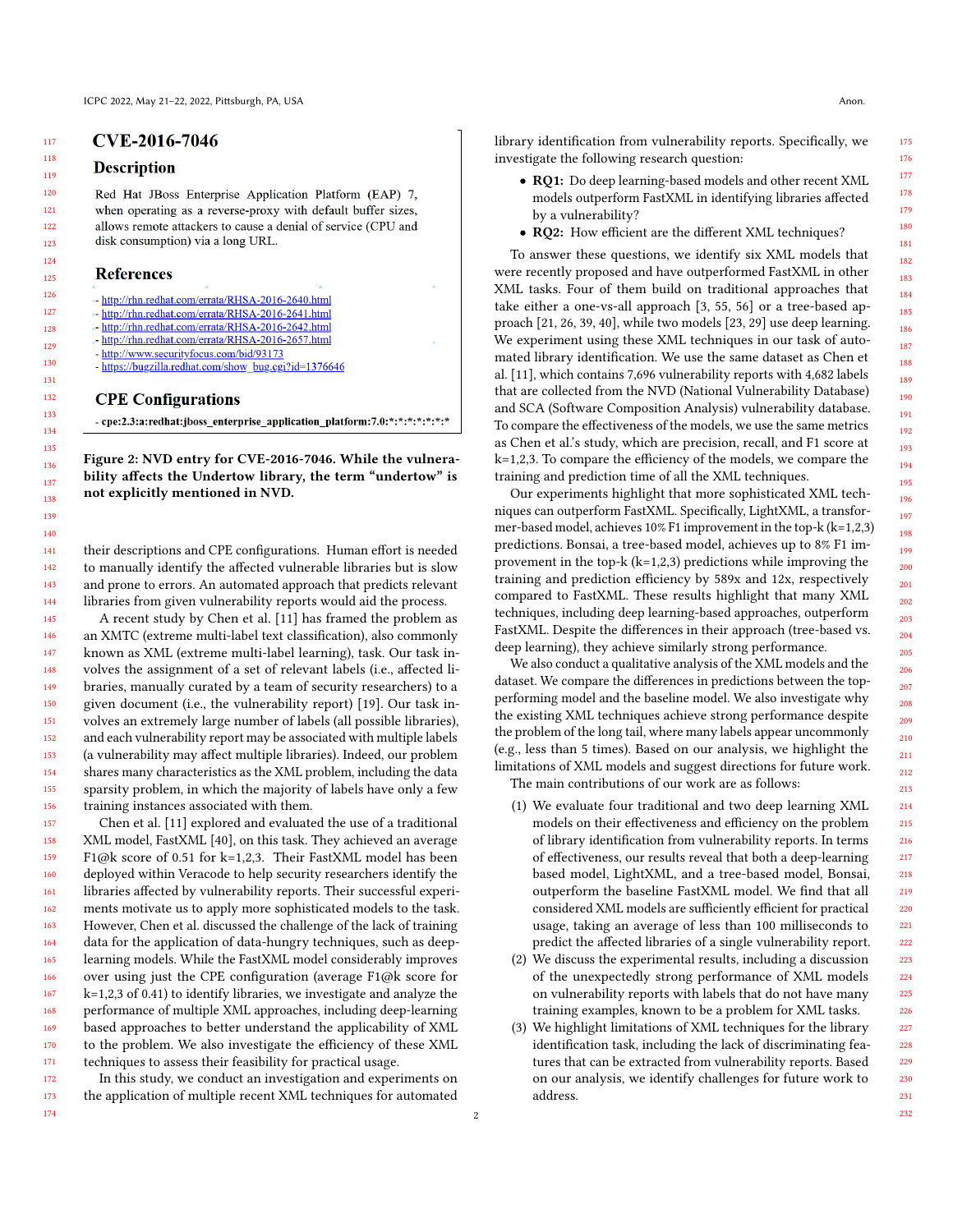The rest of this paper is organized as follows. Section [2](#page-2-0) introduces the background of our work, including XML models and existing work identifying libraries from vulnerability reports. Section [3](#page-3-1) presents the methodology used in our study. Section [4](#page-6-0) shows our experimental results. Section [5](#page-7-0) discusses our findings and the lessons learnt. Finally, Section [6](#page-9-0) concludes the paper and mentions future work.

# <span id="page-2-0"></span>2 BACKGROUND

290

# <span id="page-2-1"></span>2.1 Extreme Multi-Label Classification

Extreme Multi-label Learning (XML) models classify documents with relevant labels from an extremely large label space. Recent XML models can be categorized into four categories:

247 248 249 250 251 252 253 254 255 256 257 258 259 260 261 262 One-vs-all Classifiers. One-vs-all classifiers split the problem of multi label classification into multiple binary classification tasks that are independent of one another. Each binary classifier learns to distinguish a label from other labels. Classifiers in this category typically achieve good performance for XML. However, they suffer from computational and resource constraints, as they require the training of as many binary classifiers as the number of labels. Onevs-all classifier also suffers from labels that rarely occur in the dataset and has limited training data (the tail label problem). The lack of data for the tail labels leads to lower performance of the binary classifier [\[3\]](#page-10-9). Some one-vs-all classifiers are PDSparse [\[56\]](#page-11-4), PPDSparse [\[55\]](#page-11-3), and DiSMEC [\[3\]](#page-10-9). PDSparse and PPDSparse utilize sparse learning to reduce the complexity of one-vs-all classifiers. DiSMEC, considered the state-of-the-art for one-vs-all classifiers, uses distributed computing to reduce the complexity of learning linear classifiers for each label.

263 264 265 266 267 268 269 270 Tree-based Classifiers. Tree-based classifiers are based on decision trees, where a label tree is recursively generated based on the input features. Compared to one-vs-all classifiers, tree-based classifiers require less computational resources. However, they suffer from the tree cascading effect, where erroneous predictions in the upper nodes of the tree propagate to the lower nodes. Tree-based XML models include FastXML [\[40\]](#page-11-2), PfastreXML [\[21\]](#page-10-10), Parabel [\[39\]](#page-10-12), Bonsai [\[26\]](#page-10-11), and ExtremeText [\[52\]](#page-11-5).

271 272 273 274 275 276 277 278 279 280 281 282 283 284 285 Both FastXML and PfastreXML recursively partition the feature space to build the tree, where FastXML optimizes nDCG (Normalized Discounted Cumulative Gain) based on a loss function, and PfastreXML optimizes the propensity scored loss function. Parabel and Bonsai recursively partition the label space to build a tree. Parabel partitions the labels into two balanced groups using balanced 2-mean, resulting in a deep tree. Meanwhile, Bonsai partitions the labels using K-means with a large value of K (e.g., more than 100), resulting in a wide and shallow tree. This wide and shallow tree reduces the tree cascading effect in Bonsai architecture. ExtremeText (XT) proposes an implementation of probabilistic label trees (PLT) for XML by extending hierarchical softmax (HSM) to address XML. Recent studies [\[26,](#page-10-11) [39\]](#page-10-12) highlight that tree with label partitions (i.e., Parabel, Bonsai, and XT) outperforms tree with feature partition (i.e., FastXML and PfastreXML).

286 287 288 289 Embedding-based Classifiers. Embedding-based classifiers project the high dimensional label space into a lower dimensional space. The underlying idea for this category of approaches is that the high dimensional label space can be compressed to a lower dimensional

space where similar labels have representations close to one another in the lower dimensional space. In the training process, a compressed label space is used. Then, during the prediction process, the decompressed label space is used. Thus, the label compression and decompression process are key to these classifiers. SLEEC [\[5\]](#page-10-15) and AnnexML [\[46\]](#page-11-6) are two proposed embedding-based classifiers for XML. SLEEC learns an ensemble of local distance preserving embeddings that preserve the pairwise distances between the nearest label vectors. AnnexML is an extension of SLEEC. It generates a K-Nearest Neighbor graph of label vectors in its embedding. The major drawback of embedding-based classifiers is the loss of information during the compression of the label space. This loss of information results in higher prediction error for embedding-based classifiers compared to other types of classifiers [\[26\]](#page-10-11).

Deep learning-based Classifiers. Related to the embeddingbased classifiers, deep learning has been utilized to learn a better representation of raw text for creating XML classifiers. Several deep learning-based classifiers for XML have been proposed [\[9,](#page-10-16) [23,](#page-10-13) [29,](#page-10-14) [57\]](#page-11-7). XML-CNN [\[29\]](#page-10-14) is one of the first deep learning approaches proposed for XML problems. By using a CNN (convolutional neural network) with a hidden bottleneck layer to project the text feature into low dimensional space, XML-CNN is able to work for tasks with a large number of labels. AttentionXML [\[57\]](#page-11-7) uses an RNN (recurrent neural network) with the attention mechanism to learn embeddings from the text inputs. Using these embeddings, AttentionXML trains a probabilistic label tree (PLT) to handle the big number of labels. Transformer-X [\[9\]](#page-10-16) is the first deep learning XML approach to utilize transformer models, e.g. BERT [\[14\]](#page-10-17). Transformer-X decomposes the XML problem into a set of smaller sub-problems using label clustering. Then, the transformer model is fine-tuned to each sub-problem, creating several models in the process. However, Transformer-X still requires extensive computational resources while providing marginal improvements over AttentionXML.

More recently, to address the computational constraints of deep learning models, LightXML [\[23\]](#page-10-13) has been proposed as a lightweight deep learning model that is trained end-to-end and has a reduced model size and training time relative to other deep learning models. LightXML fine-tunes the transformer models with dynamic negative label sampling. For its text representation, LightXML extracts embeddings from multiple layers of the transformer model. In other XML tasks, LightXML has been demonstrated to outperform other deep learning and tree-based XML classifiers.

For our study, we experiment on XML techniques that have achieved better performance in other tasks compared to FastXML, which is used in the prior work of Chen et al. [\[11\]](#page-10-7). From the onevs-all classifiers, we choose DiSMEC. From the tree-based classifiers, we choose Parabel, Bonsai, and ExtremeText. From the deep learning-based classifiers, we choose XML-CNN and LightXML. These XML techniques have good performance that was evaluated and highlighted by prior works [\[3,](#page-10-9) [23,](#page-10-13) [26,](#page-10-11) [29,](#page-10-14) [39,](#page-10-12) [52\]](#page-11-5). The descriptions of these techniques as well as their parameters used in our experiments are provided in Section [3.4.](#page-4-0)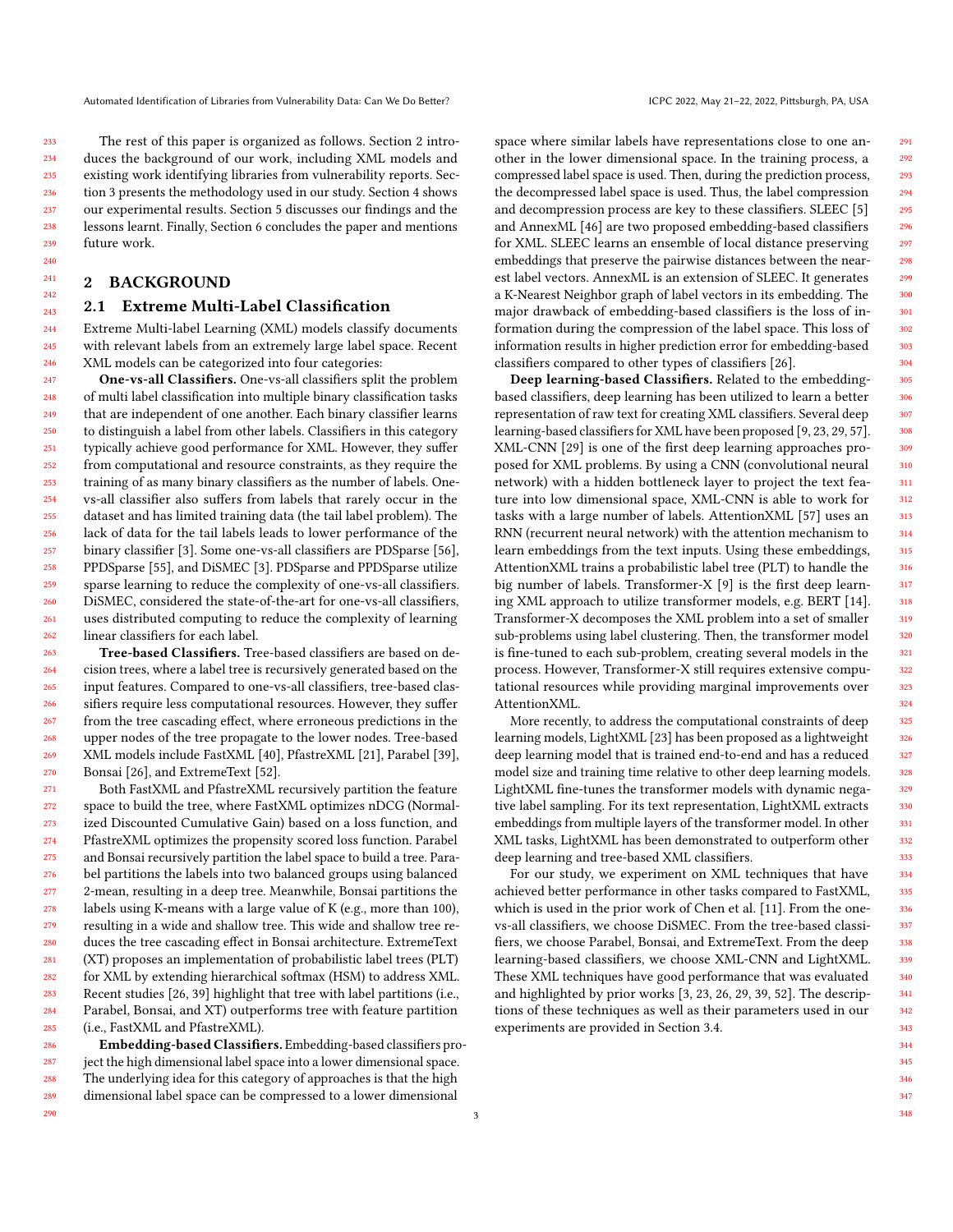# <span id="page-3-5"></span>2.2 Existing Approaches for Library Identification from Vulnerability Report

Chen et al. [\[11\]](#page-10-7) proposed two approaches to automatically identify affected libraries from vulnerability reports. In their study, they explored the CPE matcher and FastXML.

- (1) CPE matcher. As a simple baseline that does not use machine learning, the CPE matcher is an approach that uses the library names listed in a vulnerability report's CPE configuration. After the library names are retrieved from the CPE configurations, they are output as the predicted affected libraries from the vulnerability report.
	- Overall, as the CPEs do not identify all relevant libraries, the CPE matcher achieves an average F1 of only 0.24 [\[11\]](#page-10-7).
- (2) FastXML. Chen et al. [\[11\]](#page-10-7) proposed the use of FastXML. Their experiments showed that FastXML achieves an average F1-score of 0.51 at top-k predictions (k=1,2,3), outperforming the CPE matcher. A detailed description of the FastXML algorithm is provided in Section [3.4.](#page-4-0)

# <span id="page-3-1"></span>3 METHODOLOGY

### <span id="page-3-0"></span>3.1 Dataset

We utilize the dataset that was used by prior work of Chen et al. [\[11\]](#page-10-7). This dataset comprises 7,696 vulnerability reports with 4,682 labels (i.e., libraries) collected from the NVD (National Vulnerability Database) and the SCA (Software Composition Analysis) vulnerability database. Each report consists of a unique CVE ID, its vulnerability description, a list of web references, its CPE (Common Platform Enumeration) configuration, and its labels (i.e., the libraries that correspond to the given vulnerability report, manually curated by a team of security researchers). The information related to the vulnerability is collected from NVD entries between 2002 to 2019. For each vulnerability report, the SCA vulnerability database is used to determine the affected library names based on the vulnerability's CVE ID. Within the dataset, we find that each vulnerability is related to 1 – 432 libraries. The ground truth labels of this dataset are vetted by security experts from Veracode SCA.

### <span id="page-3-4"></span>3.2 Data Preparation

Before we proceed to the model training process, we perform several data preprocessing steps.

1. Data Cleaning. We check the vulnerability reports in the dataset to ensure that their information is correct and up-to-date. For this purpose, we utilize the API provided by  $\mathrm{NVD^1}$  $\mathrm{NVD^1}$  $\mathrm{NVD^1}$  and compare the information retrieved from the API with the dataset. From the 7,696 vulnerability reports that we checked, we find that 30 of them are no longer in use (e.g., no longer deemed a vulnerability, rejected by NVD, etc.). After removing these entries, our dataset has 7,666 vulnerability reports.

2. Label Merging. Next, we check the labels of the remaining 7,666 vulnerability reports and find that there are labels that always co-occur, which is a known problem in XML tasks [\[32,](#page-10-18) [51\]](#page-11-8). We find that the majority of co-occurrences are between labels that are closely related, such as gnome-session and gnome-shell. Therefore, we merge the labels that always co-occur into a single label. For

<span id="page-3-2"></span>

405 406

<span id="page-3-3"></span>

Figure 3: Distribution of the number of labels that the entries are related to

example, the labels gnome-session and gnome-shell are merged into gnome-session;gnome-shell. We merged a total of 1,865 labels, reducing the number of labels from 4,682 to 2,817. Figure [3](#page-3-3) shows the distribution of the number of labels per vulnerability.

3. Feature Engineering. From each vulnerability report, we use its vulnerability description, references, and CPE configurations for training the models. We perform the same preprocessing steps as prior work [\[11\]](#page-10-7). While all three components are textual, we preprocess the components differently:

- Description: From the description text, we remove non-alphanumeric characters and non-noun words. Non-alphanumeric characters are removed using a regular expression. Meanwhile, we remove the non-noun words using the part-ofspeech tagging provided by NLTK [\[6\]](#page-10-19) library. Following Chen et al. [\[11\]](#page-10-7) work, we also remove words that appear in more than 30% of the vulnerability data (i.e., common words). To do so, we use CountVectorizer from Scikit-Learn [\[36\]](#page-10-20) to count the occurrences of each word in the vulnerability data.
- References: We remove the non-alphanumeric characters from references. As an example, consider the reference link ["http://secunia.com/advisories/59328"](http://secunia.com/advisories/59328) from CVE-2014-1533. We replace non-alphanumeric characters with whitespace, resulting in the following string: http secunia com advisories 59328.
- CPE configurations: For each CPE configuration, we use a regular expression based on the CPE format [\[7\]](#page-10-21) to retrieve the library names contained within the CPE. As an example, consider the following CPE configuration for CVE-2014-1533: cpe:2.3:a:mozilla:firefox:\*:\*:\*:\*:\*:\*. Using the regular expression, we retrieve the library name mozilla firefox.

After preprocessing, we combine the text of the three components into a single feature.

4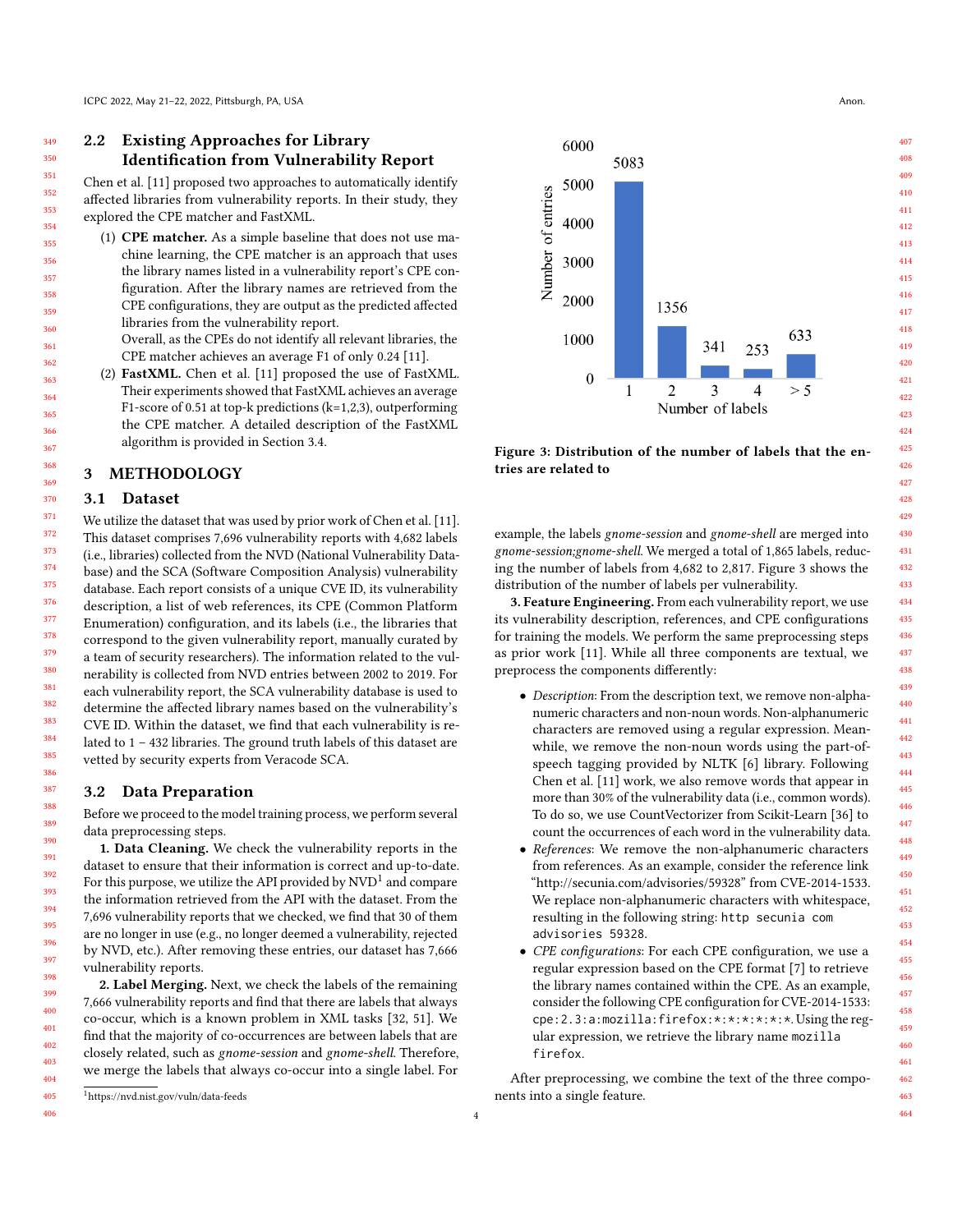4. Train and Test Data Preparation. For a fair comparison between the models, we use the same training and testing dataset. Similar to Chen et al. [\[11\]](#page-10-7), we use a 75%-25% split, where 75% of the dataset forms the training dataset while the remaining 25% forms the test dataset. As each instance in the dataset may have multiple labels, we use iterative stratification [\[42,](#page-11-9) [45\]](#page-11-10) to split the dataset, which is recommended for experiments on multi-label datasets [\[10,](#page-10-22) [43\]](#page-11-11). We use the scikit-multilearn's implementation<sup>[2](#page-4-1)</sup> to split the dataset. This results in a split where the training dataset has 6,017 entries and the test dataset has 1,649 entries.

### <span id="page-4-4"></span>3.3 Experimental Setup

Through our experiments, we aim to evaluate the performance (to answer RQ1) and efficiency (to answer RQ2) of the XML models. In this section, we describe the device configuration and the evaluation metrics used to assess the performance and efficiency of the model.

Device Configuration. All the model training and prediction processes are done in a Docker environment running Ubuntu 18.04 with Intel(R) i7-10700K @ 3.8GHz, 64GB RAM, and 2 RTX 3070 GPU. For the XML techniques which require deep learning (XML-CNN and LightXML), we utilize the GPU for training. For the techniques that do not require deep learning (FastXML, DiSEMC, Parabel, Bonsai, ExtremeText), we utilize all available CPU cores (8 cores).

Performance Metric. Following previous work [\[11\]](#page-10-7), we evaluate the performance of a model through precision (P), recall (R), and F1-score (F1) calculated for the top  $k$  ( $k=1,2,3$ ) prediction results. In total, we have nine performance metrics: P@1, R@1, F1@1, P@2, R@2, F1@2, P@3, R@3, and F1@3. These metrics are standard metrics used for the evaluation of XML tasks in prior studies [\[23,](#page-10-13) [26,](#page-10-11) [39,](#page-10-12) [40,](#page-11-2) [52\]](#page-11-5). Given the top-k prediction pred\_k(vul) and the actual labels *label(vul)* for a given vulnerability report, *precision@k* and recall@k are defined as follow:

$$
precision@k(vul) = \frac{pred\_k(vul) \cap label(vul)}{k}
$$

$$
recall@k(vul) = \frac{pred\_k(vul) \cap label(vul)}{|label(vul)|}
$$

Then, we compute the average of the precision and recall calculated above to obtain the *precision@k* and *recall@k* that we use to compare the performance between the XML techniques (n refers to the number of data):

$$
precision@k = \frac{1}{n} \sum_{vul=1}^{n} precision@k(vul)
$$

$$
recall@k = \frac{1}{n} \sum_{vul=1}^{n} recall@k(vul)
$$

Finally, we calculate the  $F1$ -score@k by using the harmonic mean of precision@k and recall@k.

$$
F1@k = 2 \times \frac{precision@k \times recall@k}{precision@k + recall@k}
$$

Efficiency Metric. To evaluate the efficiency of the XML models, we measure their execution time during training and prediction.

5

Table 1: FastXML training parameters

<span id="page-4-2"></span>

| Parameter             | Value              |  |  |  |  |
|-----------------------|--------------------|--|--|--|--|
| Number of trees       | 64                 |  |  |  |  |
| Parallel jobs         | No. of CPUs        |  |  |  |  |
| Max. leaf size        | 10                 |  |  |  |  |
| Max. labels per leaf  | 20                 |  |  |  |  |
| Re-split count        | 0                  |  |  |  |  |
| Subsampling data size | 1 (no subsampling) |  |  |  |  |
| Sparse multiple       | 25                 |  |  |  |  |
| Random number seed    | 2016               |  |  |  |  |

#### Table 2: DiSMEC training parameters

<span id="page-4-3"></span>

| Parameter      | Value                                 |  |  |  |  |
|----------------|---------------------------------------|--|--|--|--|
|                | L2-regularized                        |  |  |  |  |
| Solver type    | L2-loss support vector classification |  |  |  |  |
| <b>Bias</b>    |                                       |  |  |  |  |
| Cost           |                                       |  |  |  |  |
| Learning batch | 1000                                  |  |  |  |  |

The training time is measured from the start of the training process until the trained model is saved to a file. For prediction time, we measure the time required by the model to produce predictions for the entire test dataset containing 1,649 vulnerability reports. Based on this prediction time, we compute the average time required by the model to produce predictions of the affected libraries for one vulnerability report.

### <span id="page-4-0"></span>3.4 Model Implementation

Using the dataset that has been split into train and test data as specified in Section [3.2,](#page-3-4) we perform experiments using seven different XML models. For the three tree-based models (i.e., FastXML, Parabel, and Bonsai), the performance of the model may fluctuate slightly due to the randomness in the clustering. To mitigate the effect of randomness, we run the experiment ten times for each tree-based model and report the average of the performance metrics. For the one-vs-all and deep-learning based models, we construct one model each as the performances of these models do not fluctuate. For all models, we select parameters based on the parameters reported in previous works. If more than one set of parameters were reported, we pick the parameters used for experiments on datasets that are most similar to our dataset by comparing the total number of entries and labels.

FastXML. FastXML is a tree-based XML classifier, using trees to represent hierarchies over the feature space. An ensemble of trees are trained, and to build a tree, FastXML recursively partitions the parent node by optimizing the normalized Discounted Cumulative Gain (nDCG) as its ranking loss function. To perform prediction, FastXML returns the ranked list of the most frequently occurring labels in all the leaf nodes of the built trees ensemble. As the model used for baseline comparison, we replicate the FastXML model used by Chen et al. [\[11\]](#page-10-7). We use the model parameters that are listed in their paper, which can be seen in Table [1.](#page-4-2)

<span id="page-4-1"></span> $^{2}$ [http://scikit.ml/api/skmultilearn.model\\_selection.iterative\\_stratification.html](http://scikit.ml/api/skmultilearn.model_selection.iterative_stratification.html)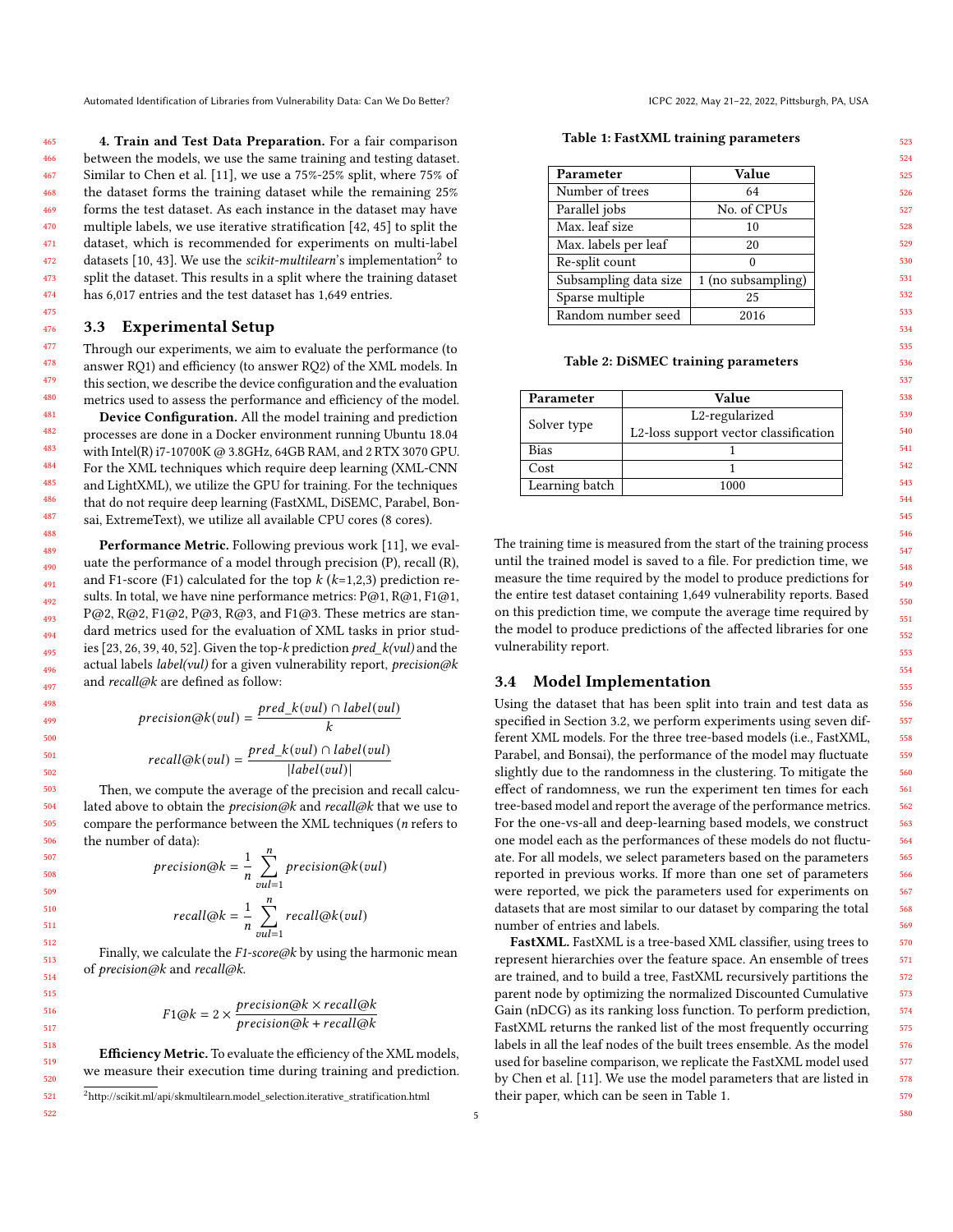<span id="page-5-0"></span>Table 3: Parabel and Bonsai model training parameters

| Parameter           | Parabel          | <b>Bonsai</b> |  |
|---------------------|------------------|---------------|--|
| Clustering function | Balanced 2-means | K-means       |  |
| Cluster size        |                  | 100           |  |
| Num trees           | 2                |               |  |
| Loss function       | hinge            | hinge         |  |
| Maximum depth       | 20               | 20            |  |
| Feature             | <b>TF-IDF</b>    | <b>TF-IDF</b> |  |

<span id="page-5-1"></span>Table 4: ExtremeText model training parameters

| Parameter         | Value         |
|-------------------|---------------|
| Learning-rate     | 1.0           |
| L2 regularization | 0.001         |
| Tree arity        | 2             |
| Word vector size  | 100           |
| Feature           | <b>TF-IDF</b> |

DiSMEC. DiSMEC (Distributed Sparse Machines for Extreme Multi-label Classification) [\[3\]](#page-10-9) is a one-vs-all XML classifier that uses a distributed learning mechanism for scalable one-vs-all model training. DiSMEC employs a binary one-vs-rest framework to learn the weight vector for each label. As the number of labels grows, more weight vectors has to be learned.

For better performance, DiSMEC takes a distributed approach, where labels are sent to training nodes in batches of 1,000. Within each node, a batch is trained in parallel [\[8\]](#page-10-23). Using this distributed approach, DiSMEC achieves comparable training and prediction time with tree-based XML classifiers (e.g. FastXML). In our experiments on DiSMEC, we use the training parameters listed in Table [2.](#page-4-3) These parameters were used for all experiments in the study proposing DiSMEC [\[3\]](#page-10-9).

Parabel. Parabel [\[39\]](#page-10-12) combines a tree-based approach and a one-vs-all approach. One-vs-all approaches tend to have higher prediction accuracies compared to tree-based classifiers. On the other hand, one-vs-all approaches have significantly higher training and prediction cost compared to tree-based approaches. Parabel aims to have a comparable training speed with tree-based approaches while maintaining a similar accuracy to the one-vs-all XML approach.

623 624 625 626 627 628 629 630 631 632 633 634 Parabel learns up to three label trees by recursively partitioning the labels into two balanced groups using balanced 2-means clustering. Each leaf node in a label tree is associated with a set of linear one-vs-all classifiers, one for each label contained in the leaf. Each non-leaf node within the tree is associated with binary classifiers that decide whether the currently processed data should be passed down to the left, right, or both child nodes. A piece of data may arrive into multiple leaf nodes, where the one-vs-all classifiers predict the corresponding labels for the given data. In our experiments, we use the parameters shown in the second column of Table [3.](#page-5-0) These parameters were used for all experiments in the study proposing Parabel [\[39\]](#page-10-12).

635 636 637 Bonsai. Bonsai [\[26\]](#page-10-11) works similarly to Parabel, learning label trees by partitioning the labels and having one-vs-all classifiers in its leaf node. Different from Parabel's deep and balanced tree, Bonsai

<span id="page-5-2"></span>Table 5: XML-CNN model training parameters

| Parameter           | Value           |  |  |  |
|---------------------|-----------------|--|--|--|
| Dynamic max pooling | [128, 128, 128] |  |  |  |
| Filter channel      | 128             |  |  |  |
| Filter sizes        | [2, 2, 2]       |  |  |  |
| Hidden dimensions   | 1024            |  |  |  |
| Learning rate       | 0.003           |  |  |  |
| Stride              | [2, 1, 1]       |  |  |  |
| Feature             | TF-IDF          |  |  |  |

#### <span id="page-5-3"></span>Table 6: LightXML training parameters

| Parameter     | Value   |  |  |  |
|---------------|---------|--|--|--|
| Learning rate | 0.00001 |  |  |  |
| Epoch         | 30      |  |  |  |
| Batch size    | 4       |  |  |  |
| SWA warmup    | 10      |  |  |  |
| SWA step      | 200     |  |  |  |

creates a diverse and shallow tree. This is done by setting the K value of its K-means clustering to >2 (default to K=100 in the Bonsai implementation) and dropping the balanced trees constraint. The intuition behind the use of a shallow tree is to minimize the error propagation due to the tree cascading effect. In our experiments on Bonsai, we use the parameters shown in the third column of Table [3.](#page-5-0) These parameters were also used in all experiments in the study proposing Bonsai [\[26\]](#page-10-11).

ExtremeText. ExtremeText (XT) [\[52\]](#page-11-5) is a tree-based model that is built on top of FastText [\[24\]](#page-10-24), a text classification approach using hierarchical softmax (HSM). XT extends FastText for XML problems by utilizing probabilistic label trees (PLT) [\[22\]](#page-10-25), which generalizes HSM for multi-label classification. In building the PLT, XT uses hierarchical clustering with recursive balanced k-means until the size of the clusters are smaller than a given value (e.g., 100). This clustering approach allows for similar labels to be located close to one another within the tree. Each node in the tree is associated with a logistic regression classifier. In our experiments, we use the training parameters shown in Table [4,](#page-5-1) which are based on the parameters used for the experiments on the EURLex-4K [\[33\]](#page-10-26) dataset in the study proposing XT [\[52\]](#page-11-5).

XML-CNN. XML-CNN [\[29\]](#page-10-14) is a deep learning approach for XML. XML-CNN extends the CNN (Convolutional Neural Network) proposed by Kim et al. [\[27\]](#page-10-27). To adapt the CNN architecture for XML tasks, XML-CNN makes some modifications in its architecture. XML-CNN uses binary cross-entropy (BCE) loss function rather than the sigmoid function, as they find that BCE loss is more suitable for XML. XML-CNN adds a hidden bottleneck layer, which is a fullyconnected hidden layer between the pooling and output layer.

XML-CNN requires a validation dataset for training. Thus, to train an XML-CNN model, we further split the training dataset into 80% training data (4850 entries) and 20% validation data (1167 entries). The parameters that we use for the XML-CNN model are listed in Table [5.](#page-5-2) These parameters were used in the experiments in the study proposing XML-CNN [\[29\]](#page-10-14).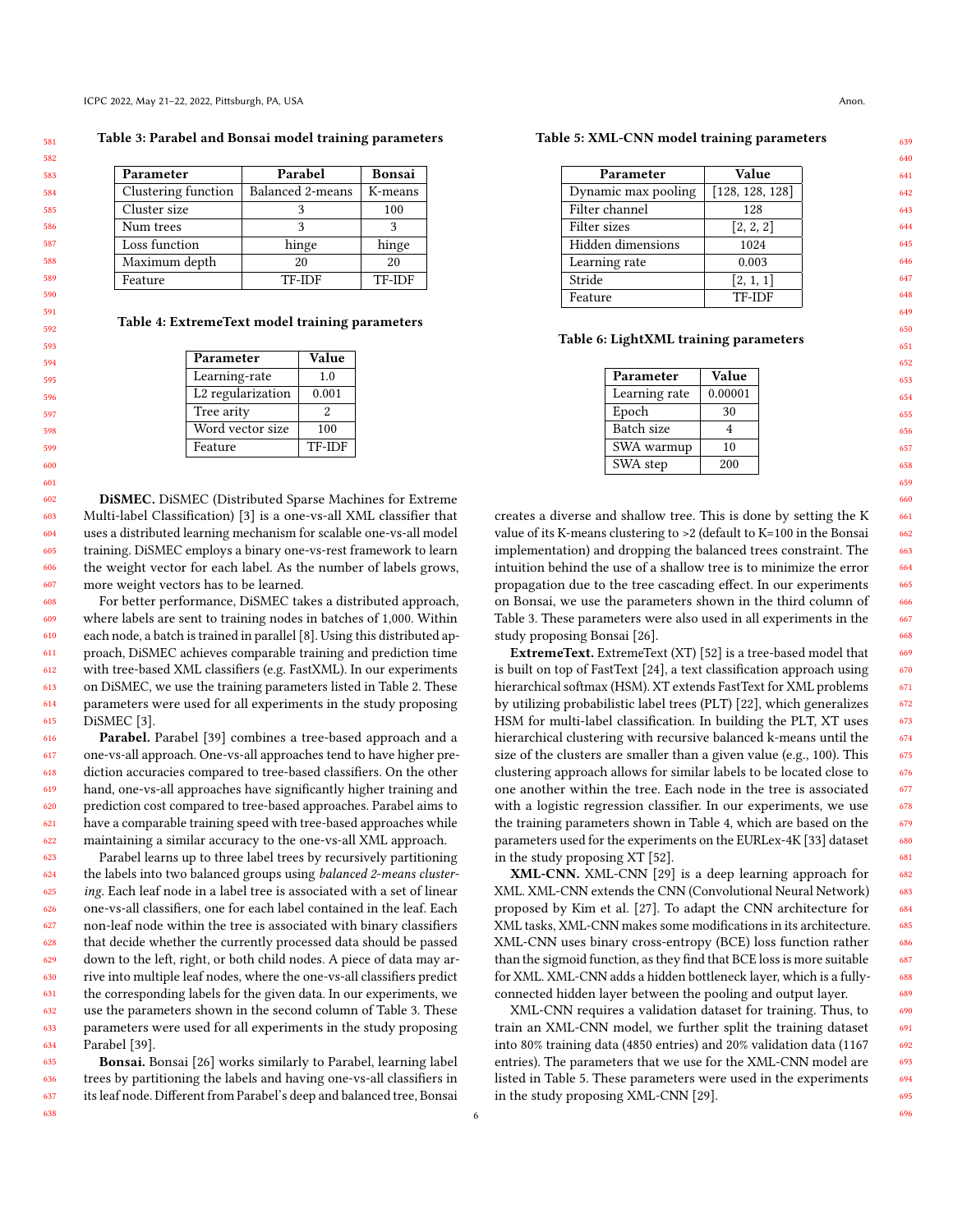<span id="page-6-1"></span>Table 7: Experiment result on the performance of various XML modeling techniques. The two models with the best performance are highlighted in bold text. The average F1 is the arithmetic mean of F1@1, F1@2, and F1@3. Improve vs. FastXML column shows the average F1-score improvement of the model compared to FastXML. The category column refers to the category of the model based on Section [2.1.](#page-2-1)

| Category          | Model              | P@1  | R@1  | F1@1 | P@2  | R@2  | F1@2 | P@3  | R@3  | F1@3 | Avg. F1 | Improve vs.<br><b>FastXML</b> |
|-------------------|--------------------|------|------|------|------|------|------|------|------|------|---------|-------------------------------|
| One-vs-all        | <b>DiSMEC</b>      | 0.79 | 0.58 | 0.67 | 0.57 | 0.72 | 0.64 | 0.44 | 0.76 | 0.55 | 0.62    | $-3%$                         |
| Deep learning     | XML-CNN            | 0.80 | 0.59 | 0.68 | 0.58 | 0.75 | 0.65 | 0.44 | 0.79 | 0.56 | 0.63    | $-1%$                         |
| Tree-based        | FastXML            | 0.81 | 0.59 | 0.69 | 0.59 | 0.74 | 0.65 | 0.45 | 0.79 | 0.57 | 0.64    | $0\%$                         |
| Tree-based        | <b>ExtremeText</b> | 0.84 | 0.63 | 0.72 | 0.59 | 0.77 | 0.67 | 0.45 | 0.82 | 0.58 | 0.66    | 3%                            |
| Tree-based        | Parabel            | 0.87 | 0.65 | 0.74 | 0.62 | 0.80 | 0.70 | 0.47 | 0.85 | 0.60 | 0.68    | 7%                            |
| <b>Tree-based</b> | Bonsai             | 0.87 | 0.65 | 0.74 | 0.62 | 0.80 | 0.70 | 0.47 | 0.86 | 0.61 | 0.68    | 7%                            |
| Deep learning     | LightXML           | 0.88 | 0.66 | 0.75 | 0.64 | 0.82 | 0.72 | 0.49 | 0.87 | 0.63 | 0.70    | 10%                           |

LightXML. LightXML [\[23\]](#page-10-13) is a recent deep learning-based XML approach that takes a transformer-based approach. LightXML is a deep learning model which fine-tunes a transformer model with dynamic negative label sampling. LightXML model consists of four components: label clustering, text representation, label recalling, and label ranking. First, the labels are clustered such that each label belongs to one label cluster. Balanced 2-means clustering is used to recursively partition the label sets to create the clusters. Then, to obtain the text representation, LightXML uses transformer models which embed raw text into a high dimensional representation. For this purpose, three pre-trained transformer models are used: BERT [\[14\]](#page-10-17), XLNet [\[53\]](#page-11-12), and RoBERTa [\[30\]](#page-10-28). To reduce the computational complexity associated with the use of transformers, only the base model of each transformer is used (12 layers and 768 hidden dimensions). This text representation is the input of the label recalling and label ranking components.

For label recalling and label ranking, LightXML uses generative cooperative networks with dynamic negative label sampling. Label recalling acts as the generator that dynamically samples positive and negative labels. The label ranking part acts as the discriminator, which can distinguish between positive and negative labels. Given a raw text as an input, LightXML first takes the raw text input to construct a representation. Using the text representation, the label recalling component scores all label clusters and returns possible labels. Finally, the label ranking component scores every label returned by the label recalling component, obtaining the top-k labels. For our LightXML model training, we use the parameters shown in Table [6.](#page-5-3) These parameters are based on the parameters used in the experiments on the EURLex-4k [\[33\]](#page-10-26) dataset in the study proposing LightXML [\[23\]](#page-10-13).

# <span id="page-6-0"></span>4 RESULTS

747 748 749 750 751 752 753 Based on the experiment setup that we describe in Section [3.3,](#page-4-4) we conduct our experiments on six different XML techniques (DiS-MEC, Parabel, Bonsai, ExtremeText, XML-CNN, and LightXML). We compare their results with the FastXML baseline that was used in Chen et al. [\[11\]](#page-10-7) study. The following subsections provide details of the evaluation results on both the performance (RQ1) and the efficiency (RQ2) of the XML techniques.

# 4.1 RQ1: Do deep learning-based models and other recently proposed XML models outperform FastXML?

The results of the performance evaluation for all XML techniques are shown in Table [7.](#page-6-1) Based on the experiment results, we found that all XML techniques other than DiSMEC and XML-CNN achieve better results than FastXML on all the evaluation metrics. The biggest performance improvement can be seen in the top-1 prediction results, where ExtremeText, Parabel, Bonsai, and LightXML achieve 5%, 8%, 8%, and 10% F1-score improvement respectively. For the top-2 prediction results, ExtremeText, Parabel, Bonsai, and LightXML achieve 3%, 7%, 7%, 9% F1-score improvement respectively. For the top-3 prediction results, ExtremeText, Parabel, Bonsai, and LightXML achieve 3%, 6%, 6%, and 10% F1-score improvement respectively. Among the tested XML techniques, LightXML achieves the highest improvement from the FastXML baseline.

While LightXML outperforms the other models in terms of effectiveness, XML-CNN does not. Furthermore, the tree-based model, Bonsai, has comparable performance to LightXML. This indicates that deep learning methods do not always outperform tree-based models. Future work should, therefore, still consider XML techniques that use approaches other than deep learning-based techniques.

Comparing the performance of the XML models with the CPE matcher described in Section [2.2,](#page-3-5) we observe that all XML models achieve better performance. Even the worst performing XML model, DiSMEC, with an average F1-score of 0.62, outperforms the CPE matcher which achieves an average F1-score of only 0.24 based on Chen et al.'s [\[11\]](#page-10-7) evaluation. This highlights that the use of machine learning approaches significantly improves accuracy in predicting affected libraries from vulnerability reports.

Apart from DiSMEC and XML-CNN, the other XML models outperform FastXML. Both the best-performing deep learning-based approach and tree-based approach obtain improvements of 5% – 10% over FastXML. The transformer-based LightXML has the greatest F1-score improvement of 10%.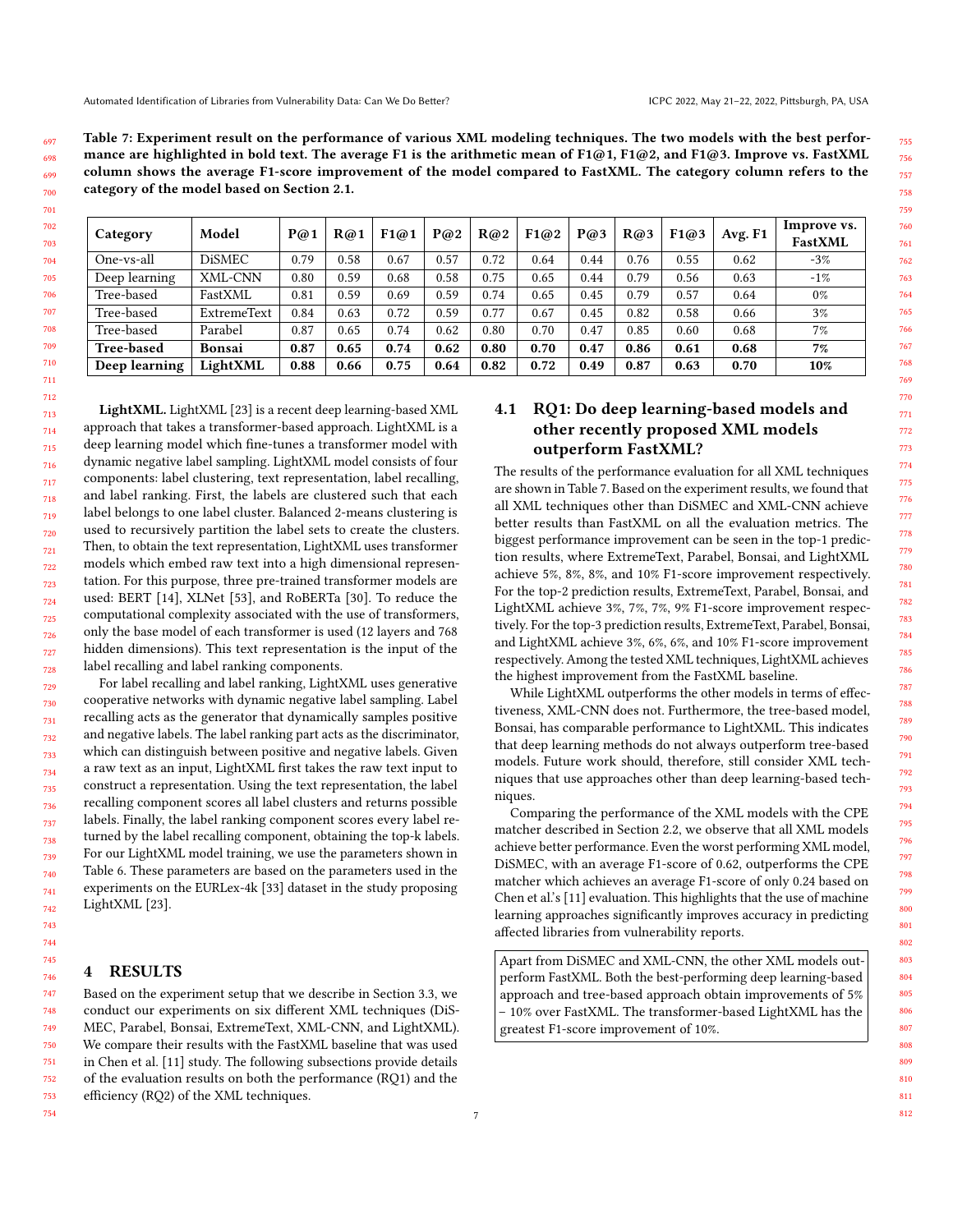<span id="page-7-1"></span>Table 8: Execution time for the training and prediction of the XML models

| Model              | Train (s) | Prediction (s) | Avg. Pred. (ms) |
|--------------------|-----------|----------------|-----------------|
| Parabel            | 0.47      | 0.63           | 0.38            |
| Bonsai             | 0.50      | 0.64           | 0.39            |
| <b>DiSMEC</b>      | 24.28     | 2.55           | 0.58            |
| <b>ExtremeText</b> | 43.64     | 0.67           | 1.55            |
| XML-CNN            | 90.34     | 3.24           | 1.96            |
| FastXML            | 294.75    | 8.01           | 4.86            |
| LightXML           | 15,378.65 | 103.72         | 62.90           |

# 4.2 RQ2: How efficient are the different XML techniques?

It is important that the trained XML models are efficient enough for practical application. The results of the efficiency evaluation for the XML techniques are shown in Table [8.](#page-7-1) All techniques, apart from LightXML, have a shorter training time compared to the baseline FastXML. In terms of prediction time, only one model, LightXML, requires a longer time to produce its predictions than FastXML. XML-CNN achieves 3x faster training time and 2x faster prediction time than FastXML, while ExtremeText achieves 6x faster training time and 11x faster prediction time. To train LightXML, over 15,378 seconds (4.27 hours) are required, which is higher than the 294 seconds required for training FastXML. Despite the decrease in efficiency, LightXML can be trained in several hours and is, therefore, still practical to be deployed for practical use. The LightXML model can be retrained overnight whenever a change in data distribution is observed (e.g. the model's effectiveness begins to drop).

The biggest improvements over FastXML can be seen in Parabel and Bonsai, which have similar training and prediction times. It takes less than a second to train both Parabel and Bonsai. Specifically, Parabel takes 0.47 seconds while Bonsai takes 0.50 seconds. These training times are equal to 627x and 589x faster training time over FastXML respectively. For prediction, Parabel takes 0.63 seconds while Bonsai takes 0.64 seconds, 12x faster than FastXML.

We also compute the average time required to predict the libraries of one vulnerability report in the test data. All of the XML models have an average prediction time of less than one second. Parabel achieves the fastest prediction time of 0.38 milliseconds for a vulnerability report. Meanwhile, LightXML requires the longest prediction time of 62.90 milliseconds for a vulnerability report, 13x more than the prediction time of FastXML model. All considered XML models, including LightXML, are practical as they produce predictions for a single vulnerability report in a fraction of a second.

Overall, the considered XML models are all practical for use in terms of efficiency. Apart from LightXML, all models have better efficiency than FastXML in both training and prediction time. LightXML underperforms all other models, requiring training time that is two orders of magnitude greater than FastXML. In turn, FastXML is an order of magnitude less efficient than the other five models. All models require just a fraction of a second for the average prediction time of one vulnerability report.

<span id="page-7-2"></span>

Figure 4: The number of occurrences of the labels in the dataset.

# <span id="page-7-0"></span>5 DISCUSSION

### 5.1 Lessons Learned

Transformer-based deep learning model achieves the best performance but is less efficient. Based on the experimental results described in Section [4,](#page-6-0) we find that among the tested XML techniques, LightXML is the best-performing model. Our results are consistent with other studies in text classification in multiple tasks, in which transformer-based models outperform other models [\[1,](#page-10-29) [35,](#page-10-30) [49,](#page-11-13) [54\]](#page-11-14). However, the improvements in the effectiveness are not without a cost. Transformer-based models require more computational resources and take more time for both training and prediction. This limitation can be seen in the training and prediction time of LightXML that is shown in the last row of Table [8.](#page-7-1) LightXML takes 15,378.65 seconds (4 hours 16 minutes, and 18.65 seconds) for training and 103.72 seconds (1 minute 43.72 seconds) for making 1,649 predictions. This is greater than the training and prediction times of other XML models. For example, Bonsai takes less than one second for both training and prediction.

Knowing this characteristic of the transformer-based model, several considerations can be made when choosing an XML model. If short training and prediction time is important, then it may be better to use a tree-based model, such as Bonsai, which achieves only slightly worse performance than LightXML but has higher efficiency. Meanwhile, if time and computational resources are not a problem, the transformer-based model achieves the best performance. In the future, another possible approach is to reduce the required resource and time of the transformer model. LightXML utilize three transformer models, namely BERT [\[14\]](#page-10-17), RoBERTa [\[30\]](#page-10-28), and XLNet [\[53\]](#page-11-12). It is possible to either reduce the number of transformer models used (e.g., only using one transformer model such as BERT) or to use lightweight transformer models that have been proposed by recent studies [\[16,](#page-10-31) [31,](#page-10-32) [44\]](#page-11-15).

Ease of predicting the tail labels. Prior studies [\[26,](#page-10-11) [48\]](#page-11-16) raised the problem that improvements in the effectiveness of better XML models may come only from the better prediction of the labels with a large number of training data (the head labels), while still performing poorly on the labels with a small number of training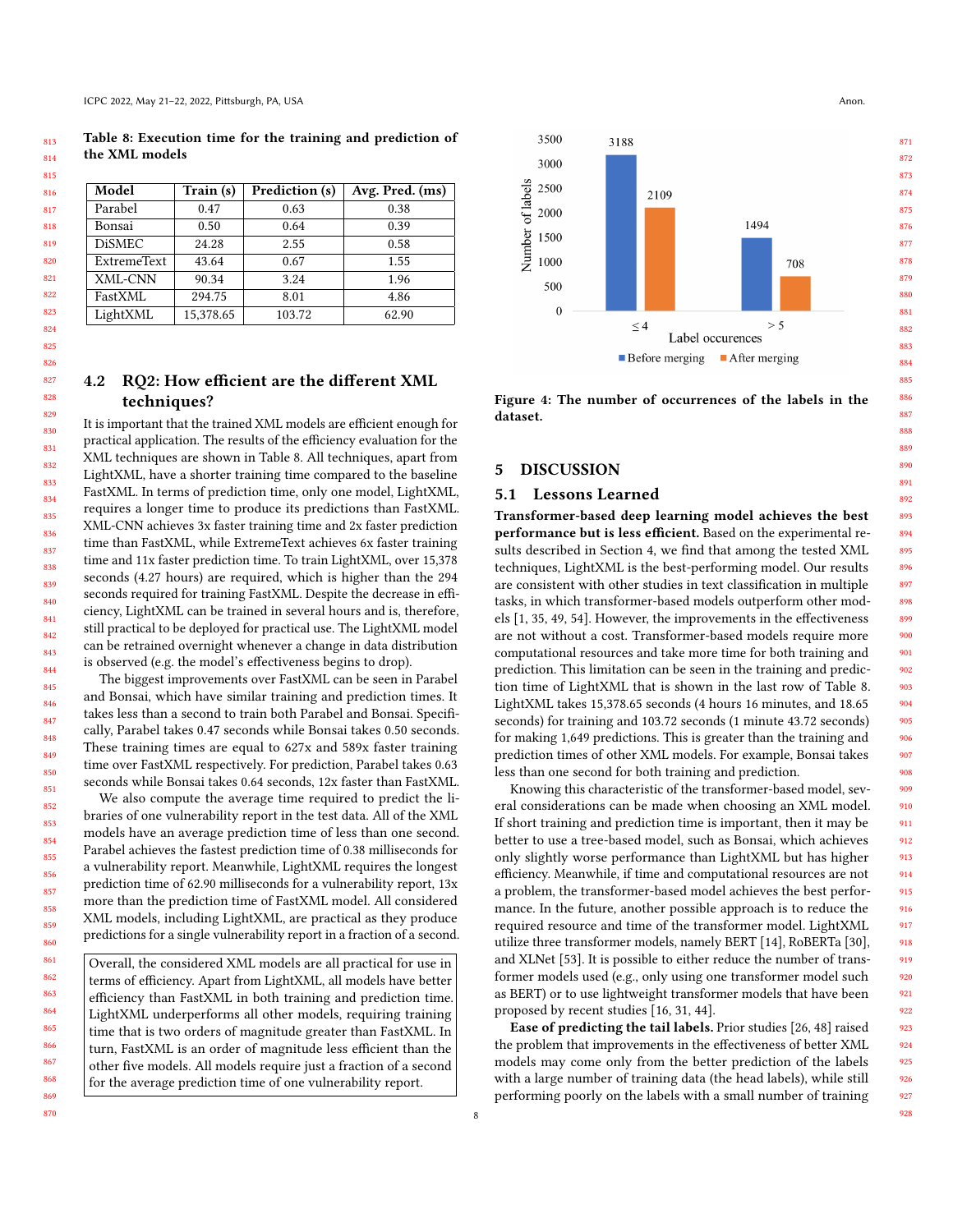<span id="page-8-0"></span>Automated Identification of Libraries from Vulnerability Data: Can We Do Better? ICPC 2022, May 21-22, 2022, Pittsburgh, PA, USA

# LightXML FastXML 1291  $(41)$  $(164)$

Figure 5: Top-1 prediction differences and intersections between FastXML and LightXML model.

data (the tail labels). This is undesirable in a practical setting with real-world implications, such as our task. Therefore, it is important to understand the data associated with the tail labels.

In our analysis of the dataset, we find that a total of 3,188 labels (68.1%) have less than 4 entries in the dataset, i.e., tail labels. As such, it may be challenging for machine learning algorithms to train good models that accurately predict many labels due to the low amount of training data for the tail labels. The distribution of the label occurrence of the dataset can be seen in Figure [4.](#page-7-2) Moreover, considering the large proportion of labels with limited examples (78.1% labels have four or less examples), prior studies [\[11,](#page-10-7) [29\]](#page-10-14) have suggested that deep learning-based approaches may not be suitable due to data scarcity and the lack of training data for the tail labels. However, our experiments have been surprising; the results of our experiments show that recent models, including the deep learningbased LightXML, achieve high effectiveness. This suggests that the problem of tail labels did not hinder the XML models in our task of identifying relevant libraries.

962 963 964 965 966 967 968 969 970 971 972 973 974 975 976 977 978 To understand this phenomenon, we analyze a subset of data where the labels occur four or less times, i.e., the tail labels, in the dataset. We find that vulnerabilities associated with libraries that appear four or less times in the dataset are more likely to have a vulnerability description that explicitly mentions at least one of the affected library names, which can be learned as highly discriminative features by the XML models. Out of 2,642 vulnerabilities, 2,191 (83%) of them contain an explicit mention of the library in the vulnerability report. This is a higher proportion than the libraries that appear more than four times; out of 5,024 vulnerabilities, 3,726 (74%) of them contain an explicit mention of the library. Using a Chi-Square test to compare the distributions, we obtain a Chi-Square statistic of over 75.5 and p-value less than 0.05, indicating that the distributions of library mentions of frequently appearing libraries differ from that of libraries uncommonly seen in the dataset. In other words, library names are more likely to appear in the text of vulnerability reports describing uncommon libraries.

979 980 981 982 983 984 985 Still, if a machine learning approach, which typically requires many examples for training [\[15,](#page-10-33) [41\]](#page-11-17), does not encounter a label in the training dataset, it cannot correctly predict the label when the model is deployed. As such, an XML model is limited by its inability to correctly predict a previously unseen library affected by a vulnerability. This is a challenge that should be addressed by future work.

On how LightXML achieves better prediction accuracy. We conduct a deeper analysis on the prediction results of the XML models to get a better understanding of the more accurate predictions provided by the recent XML models. In particular, we compare the predictions of the baseline FastXML model against the best performing LightXML model. Figure [5](#page-8-0) shows a Venn diagram comparing the top-1 predictions of both models. There are 164 vulnerability reports where LightXML provides a correct prediction while FastXML does not. On the other hand, there are 41 vulnerability reports where FastXML provides a correct prediction while LightXML does not. We further analyze these cases to get a better understanding of the XML models.

First, we analyze the 164 vulnerability reports for which the affected libraries are correctly predicted only by LightXML. We find that FastXML produces frequently occurring labels for the 164 vulnerability reports. FastXML incorrectly predicts 49 (30%) of them with ImageMagick library, 15 (9%) of them with firefox library, and 15 (9%) of them with kernel-rt library. These three libraries are some of the most frequently-occurring libraries within our dataset, with ImageMagick, firefox, and kernel-rt occurring in 5.2% (the most common label), 5.1% (the second most common label), and 3.8% (the fourth most common label) of the CVE entries respectively. This may indicate that FastXML defaulted to predicting the most frequent libraries on these vulnerability reports, which suggests that it did not manage to extract discriminating features from them.

Then, we analyze the 41 entries that are correctly predicted by FastXML but not by LightXML. We observe that most of the failures are caused by LightXML predicting other libraries that are related to the actual affected library. Consider CVE-2014-6468 and CVE-2015-0437. Both vulnerabilities affect java-1.8.0-openjdk. However, LightXML predicts java-1.6.0-ibm, which is a different version of the java library, instead. These cases account for 16 of the 41 (39%) failed prediction cases. We further analyze the 194 vulnerability reports where LightXML is unable to provide a correct top-1 prediction. We find a similar finding, where 93 out of the 194 (48%) incorrect top-1 predictions are due to LightXML predicting related libraries.

### 5.2 Future Directions

While using more sophisticated XML techniques have led to improvements, there are still vulnerability reports with affected libraries that were not correctly predicted by the techniques. We outline challenges and directions for future work:

Similar features with different labels. The features used for classification are extracted from the description, reference URLs, and CPE configuration of the vulnerability reports. We find that there are vulnerability reports with similar features but have different labels. An example is the vulnerability report of CVE-2014-1568. This vulnerability affects three libraries, namely nss, nss-softokn, and nss-util. However, LightXML and Bonsai identify firefox, thunderbird, and nss as the 3 most related labels. Upon investigation, we observe that the features of the report are similar to other reports of vulnerabilities affecting firefox and thunderbird. To check this hypothesis, we extract the term frequency - inverse document frequency (TF-IDF) vectors from our dataset using Scikit-Learn [\[36\]](#page-10-20)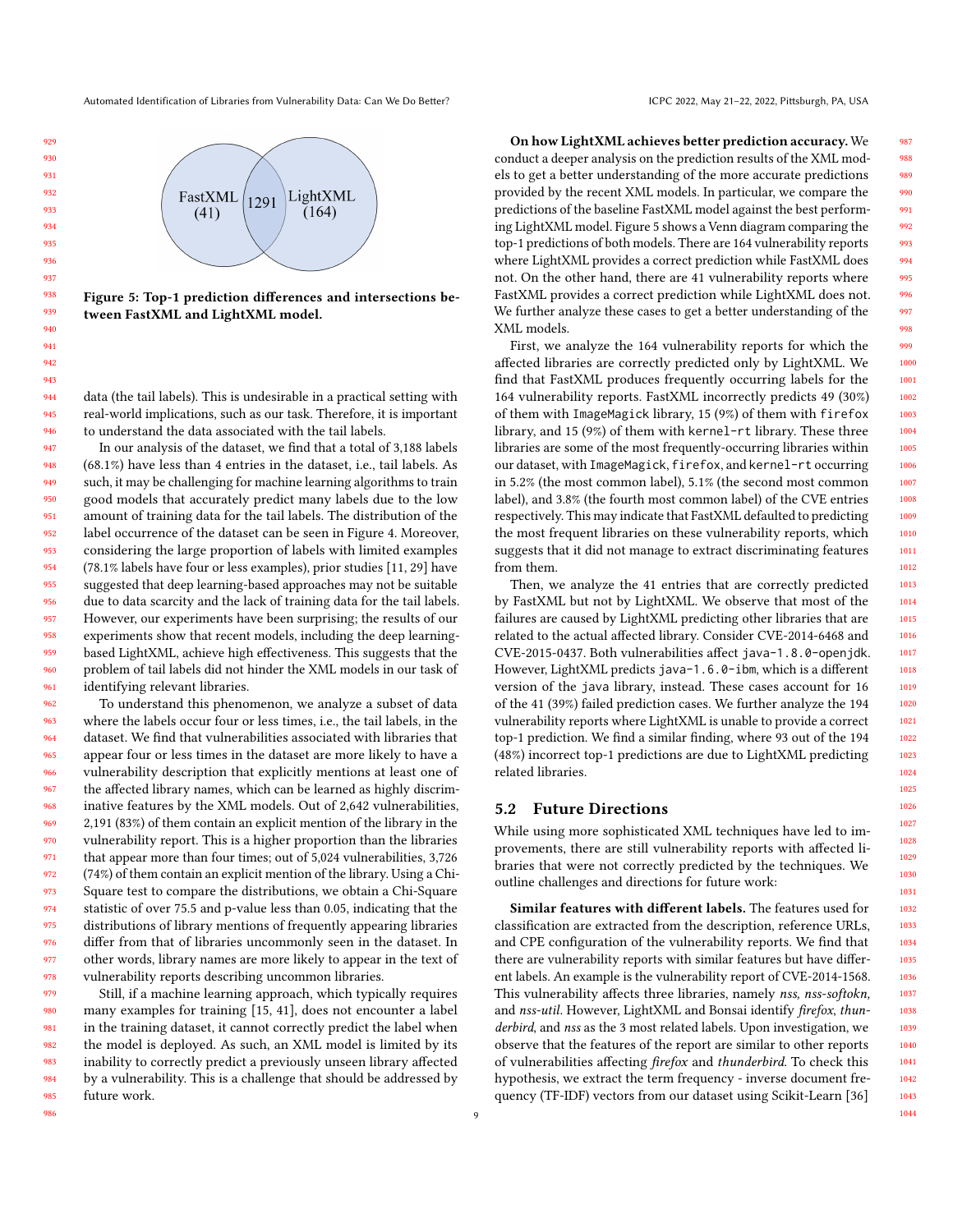<span id="page-9-2"></span>gopivotal resources directory traversal vulnerability resources grails attackers information vectors issue split cve vulnerability types securityfocus http archives archives fulldisclosure html http www com security cve 0053

### Figure 6: Extracted feature for CVE-2014-2858

library.[3](#page-9-1) Then, we compare the similarity of CVE-2014-1568's vectors with other vulnerability reports' vectors. We compute the cosine similarity of two vectors and rank the reports by their similarity. We find that the features that are most similar to this report are taken from CVE-2014-1574 and CVE-2014-1590 with 0.70 cosine similarity. Both vulnerabilities affect firefox and thunderbird. Since the vulnerability reports have similar features, the XML models are unable to distinguish between their labels.

One solution to mitigate this problem is to incorporate other sources of data to extract features from. The above example suggests that the vulnerability report alone may not be informative enough to distinguish between vulnerability reports of different libraries, pointing at the need to consider other data beyond the vulnerability report.

Lack of quality features. After analysis, we also find that some reports have more details (e.g., more reference URLs) and more verbose descriptions than others. When the vulnerability reports lack informative features, the XML model is unable to identify the correct library. An example of this is CVE-2014-2858. The features extracted from the vulnerability report are shown in Figure [6.](#page-9-2) None of the features provide enough information to correctly infer the affected libraries.

Similar to the problem of similar features with different labels (described in the prior point), we suggest considering other types of features extracted from other sources of data. A possible new source of information is to collect data from the webpages referenced by the reference URLs rather than processing the URLs as text.

Libraries that rarely appear in the training data. Data sparsity hinders the effectiveness of machine learning techniques. In machine learning, having more training data often improves accuracy and generalizability [\[4,](#page-10-34) [20\]](#page-10-35). To alleviate this problem, future work can explore techniques from the ML field that target the lack of data, such as the use of data augmentation [\[13,](#page-10-36) [50,](#page-11-18) [58\]](#page-11-19) to create artificial data from existing data.

In our application of predicting relevant libraries from vulnerability reports, one potential challenge is that the models will encounter vulnerabilities affecting libraries that were not previously seen by the XML model. One possible direction is to build on our finding that vulnerability reports may include explicit mention of uncommon library names. This challenge is related to the problem of "Out-of-Vocabulary" words [\[25\]](#page-10-37). A solution is to use techniques from the Natural Language Processing (NLP) domain, such as the Copy mechanism [\[18\]](#page-10-38) from recent Deep Learning models, which learns to repeat important terms from the input text (in our case, the vulnerability report) even when the term has not been seen before.

### 5.3 Threats to Validity

Threats to internal validity. Threats to internal validity relate to the possibility of errors in our implementation. To mitigate this risk, we have provided the detailed training parameters of the XML models in our experiments. We have also made our code publicly available in the following link: [https://github.com/automated](https://github.com/automated-library/ICPC_2022_Automated-Identification-of-Libraries-from-Vulnerability-Data)[library/ICPC\\_2022\\_Automated-Identification-of-Libraries-from-](https://github.com/automated-library/ICPC_2022_Automated-Identification-of-Libraries-from-Vulnerability-Data)[Vulnerability-Data](https://github.com/automated-library/ICPC_2022_Automated-Identification-of-Libraries-from-Vulnerability-Data) Using the parameters and the available code, other researchers can replicate our work and confirm our findings.

Threats to construct validity. Threats to construct validity relate to the suitability of our evaluation metrics. For performance evaluation, the metrics that we use are precision, recall, and F1 score from the top-k prediction (k=1,2,3). These metrics are the same as used in prior work [\[11\]](#page-10-7). For the efficiency evaluation, we use the same metrics, the training and prediction time of the XML models, as prior works on XML [\[23,](#page-10-13) [29,](#page-10-14) [39\]](#page-10-12). As we use the same metrics as prior works, we believe that this threat is minimal.

Threats to external validity. Threats to external validity relate to the generalizability of our findings. In this study, we utilize the dataset by the prior study of Chen et al. [\[11\]](#page-10-7), which contains 7,696 vulnerability reports and their labels. These vulnerability reports were curated and verified by security researchers in Veracode. Moreover, the reports are collected from NVD entries over a long time period between 2002 to 2019. Thus, we believe that this threat is minimal.

# <span id="page-9-0"></span>6 CONCLUSION AND FUTURE WORK

An essential part of software composition analysis (SCA) is the identification of the relevant libraries from a vulnerability report, which may not explicitly indicate them. A previous study has framed the problem as an extreme multi-label classification problem, in which machine learning approaches are used to predict affected libraries from the reports. We assess the effectiveness and efficiency of six XML models. These models are chosen as they have exhibited improved performance over FastXML, a baseline proposed in prior work, in other XML tasks.

We find that all models, including deep learning-based models, were effective. Specifically, we find that the Bonsai tree-based model and the LightXML transformer-based model achieve 7% and 10% average F1-score improvements over the baseline FastXML model respectively. We find that all XML models are highly practical, as each vulnerability report can be predicted in less than 100 milliseconds. Apart from the transformer-based LightXML, all models improve over FastXML in training and prediction time, with Bonsai and Parabel achieving the biggest improvement of 627x and 589x for training time, and 12x faster prediction time.

We analyze the performance of the models and discuss challenges and future directions regarding the use of XML on this task. Many vulnerability reports of different libraries do not contain sufficient detail to be distinguished from one another, suggesting that future work explore other sources of information beyond NVD.

<span id="page-9-1"></span><sup>1100</sup> 1101  $^3$ [https://scikit-learn.org/stable/modules/generated/sklearn.feature\\_extraction.text.T](https://scikit-learn.org/stable/modules/generated/sklearn.feature_extraction.text.TfidfVectorizer.html) [fidfVectorizer.html](https://scikit-learn.org/stable/modules/generated/sklearn.feature_extraction.text.TfidfVectorizer.html)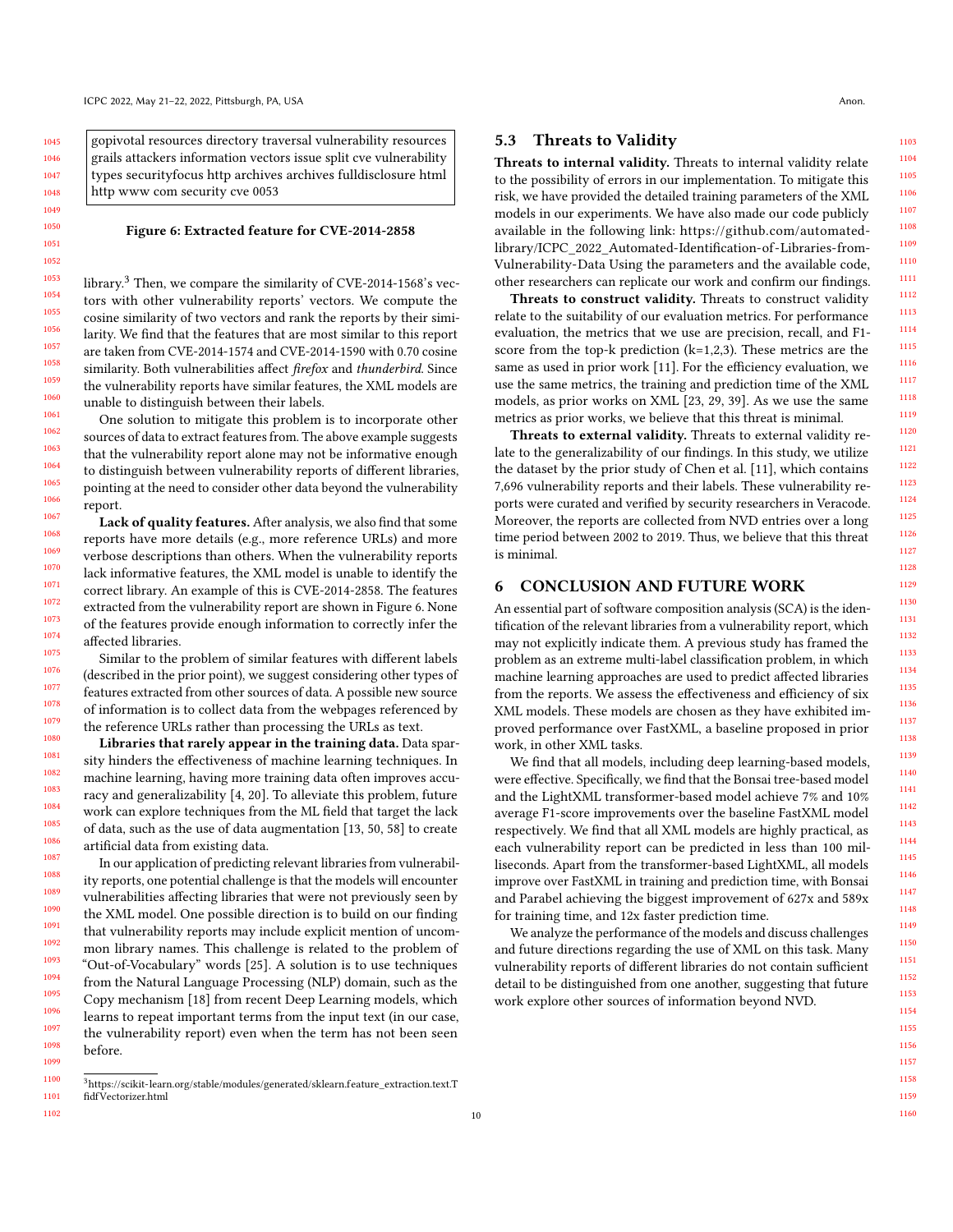Automated Identification of Libraries from Vulnerability Data: Can We Do Better? ICPC 2022, May 21-22, 2022, Pittsburgh, PA, USA

#### 1161 REFERENCES

<span id="page-10-19"></span>1178

<span id="page-10-17"></span>1200 1201

- <span id="page-10-29"></span>1162 1163 1164 [1] Mohammed Ali Al-Garadi, Y.-C. Yang, H. Cai, Yucheng Ruan, Karen O'Connor, Graciela Gonzalez-Hernandez, Jeanmarie Perrone, and A. Sarker. 2020. Text Classification Models for the Automatic Detection of Nonmedical Prescription Medication Use from Social Media. medRxiv (2020).
- <span id="page-10-0"></span>1165 1166 1167 [2] Mahmoud Alfadel, Diego Elias Costa, and Emad Shihab. 2021. Empirical Analysis of Security Vulnerabilities in Python Packages. In 2021 IEEE International Conference on Software Analysis, Evolution and Reengineering (SANER). 446–457. <https://doi.org/10.1109/SANER50967.2021.00048>
- <span id="page-10-9"></span>1168 1169 1170 1171 [3] Rohit Babbar and Bernhard Schölkopf. 2017. DiSMEC: Distributed Sparse Machines for Extreme Multi-Label Classification. In Proceedings of the Tenth ACM International Conference on Web Search and Data Mining (Cambridge, United Kingdom) (WSDM '17). Association for Computing Machinery, New York, NY, USA, 721–729.<https://doi.org/10.1145/3018661.3018741>
- <span id="page-10-34"></span>1172 1173 1174 [4] Michele Banko and Eric Brill. 2001. Scaling to Very Very Large Corpora for Natural Language Disambiguation. In Proceedings of the 39th Annual Meeting on Association for Computational Linguistics (Toulouse, France) (ACL '01). Association for Computational Linguistics, USA, 26–33.<https://doi.org/10.3115/1073012.1073017>
- <span id="page-10-15"></span>1175 1176 1177 [5] Kush Bhatia, Himanshu Jain, Purushottam Kar, Manik Varma, and Prateek Jain. 2015. Sparse Local Embeddings for Extreme Multi-Label Classification. In Proceedings of the 28th International Conference on Neural Information Processing Systems - Volume 1 (Montreal, Canada) (NIPS'15). MIT Press, Cambridge, MA, USA, 730–738.
	- [6] Steven Bird, Ewan Klein, and Edward Loper. 2009. Natural Language Processing with Python (1st ed.). O'Reilly Media, Inc.
- <span id="page-10-21"></span>1179 1180 1181 1182 [7] Andrew Buttner, Todd Wittbold, and Neal Ziring. 2007. Common Platform Enumeration (CPE)-Name Format and Description. Technical Report. NATIONAL SECURITY AGENCY/CENTRAL SECURITY SERVICE FORT MEADE MD FORT MEADE ...
- <span id="page-10-23"></span>1183 1184 [8] Robit Chandra, Leonardo Dagum, Dave Kohr, Dror Maydan, Jeff McDonald, and Ramesh Menon. 2001. Parallel Programming in OpenMP. Morgan Kaufmann Publishers Inc., San Francisco, CA, USA.
- <span id="page-10-16"></span>1185 1186 1187 [9] Wei-Cheng Chang, Hsiang-Fu Yu, Kai Zhong, Yiming Yang, and Inderjit Dhillon. 2020. Taming Pretrained Transformers for Extreme Multi-label Text Classification. In KDD '20: The 26th ACM SIGKDD Conference on Knowledge Discovery and Data Mining. 3163–3171.<https://doi.org/10.1145/3394486.3403368>
- <span id="page-10-22"></span>1188 1189 1190 [10] Francisco Charte, Antonio Rivera, María José del Jesus, and Francisco Herrera. 2016. On the impact of dataset complexity and sampling strategy in multilabel classifiers performance. In International conference on hybrid artificial intelligence systems. Springer, 500–511.
- <span id="page-10-7"></span>1191 1192 [11] Yang Chen, Andrew E. Santosa, Asankhaya Sharma, and David Lo. 2020. Automated Identification of Libraries from Vulnerability Data (ICSE-SEIP '20). Association for Computing Machinery, New York, NY, USA, 90–99. [https:](https://doi.org/10.1145/3377813.3381360) [//doi.org/10.1145/3377813.3381360](https://doi.org/10.1145/3377813.3381360)
- <span id="page-10-1"></span>1193 1194 1195 1196 [12] Yang Chen, Andrew E. Santosa, Ang Ming Yi, Abhishek Sharma, Asankhaya Sharma, and David Lo. 2020. A Machine Learning Approach for Vulnerability Curation. In Proceedings of the 17th International Conference on Mining Software Repositories (Seoul, Republic of Korea) (MSR '20). Association for Computing Machinery, New York, NY, USA, 32–42.<https://doi.org/10.1145/3379597.3387461>
- <span id="page-10-36"></span>1197 1198 1199 [13] Xiaodong Cui, Vaibhava Goel, and Brian Kingsbury. 2015. Data Augmentation for Deep Neural Network Acoustic Modeling. IEEE/ACM Transactions on Audio, Speech, and Language Processing 23, 9 (2015), 1469–1477. [https://doi.org/10.1109/](https://doi.org/10.1109/TASLP.2015.2438544) [TASLP.2015.2438544](https://doi.org/10.1109/TASLP.2015.2438544)
	- [14] Jacob Devlin, Ming-Wei Chang, Kenton Lee, and Kristina Toutanova. 2019. BERT: Pre-training of Deep Bidirectional Transformers for Language Understanding. In NAACL.
- <span id="page-10-33"></span>1202 1203 1204 [15] Simon Shaolei Du, Yining Wang, Xiyu Zhai, Sivaraman Balakrishnan, Ruslan Salakhutdinov, and Aarti Singh. 2018. How Many Samples are Needed to Estimate a Convolutional Neural Network?. In NeurIPS.
- <span id="page-10-31"></span>1205 1206 [16] Prakhar Ganesh, Yao Chen, Xin Lou, Mohammad Ali Khan, Y. Yang, Deming Chen, Marianne Winslett, Hassan Sajjad, and Preslav Nakov. 2021. Compressing Large-Scale Transformer-Based Models: A Case Study on BERT. Transactions of the Association for Computational Linguistics 9 (2021), 1061–1080.
- <span id="page-10-2"></span>1207 1208 1209 [17] Antonios Gkortzis, Daniel Feitosa, and Diomidis Spinellis. 2021. Software reuse cuts both ways: An empirical analysis of its relationship with security vulnerabilities. Journal of Systems and Software 172 (2021), 110653. [https:](https://doi.org/10.1016/j.jss.2020.110653) [//doi.org/10.1016/j.jss.2020.110653](https://doi.org/10.1016/j.jss.2020.110653)
- <span id="page-10-38"></span>1210 1211 1212 [18] Jiatao Gu, Zhengdong Lu, Hang Li, and Victor OK Li. 2016. Incorporating Copying Mechanism in Sequence-to-Sequence Learning. In Proceedings of the 54th Annual Meeting of the Association for Computational Linguistics (Volume 1: Long Papers). 1631–1640.
- <span id="page-10-8"></span>1213 1214 1215 1216 [19] Nilesh Gupta, Sakina Bohra, Yashoteja Prabhu, Saurabh Purohit, and Manik Varma. 2021. Generalized Zero-Shot Extreme Multi-Label Learning. In Proceedings of the 27th ACM SIGKDD Conference on Knowledge Discovery Data Mining (Virtual Event, Singapore) (KDD '21). Association for Computing Machinery, New York, NY, USA, 527–535.<https://doi.org/10.1145/3447548.3467426> [20] Alon Halevy, Peter Norvig, and Fernando Pereira. 2009. The Unreasonable
- <span id="page-10-35"></span>1217 1218 Effectiveness of Data. Intelligent Systems, IEEE 24 (05 2009), 8 – 12. [https:](https://doi.org/10.1109/MIS.2009.36)

[//doi.org/10.1109/MIS.2009.36](https://doi.org/10.1109/MIS.2009.36)

- <span id="page-10-10"></span>[21] Himanshu Jain, Yashoteja Prabhu, and Manik Varma. 2016. Extreme Multi-Label Loss Functions for Recommendation, Tagging, Ranking Other Missing Label Applications. In Proceedings of the 22nd ACM SIGKDD International Conference on Knowledge Discovery and Data Mining (San Francisco, California, USA) (KDD '16). Association for Computing Machinery, New York, NY, USA, 935–944.
- <span id="page-10-25"></span>[22] Kalina Jasinska, Krzysztof Dembczynski, Róbert Busa-Fekete, Karlson Pfannschmidt, Timo Klerx, and Eyke Hüllermeier. 2016. Extreme F-Measure Maximization Using Sparse Probability Estimates. In Proceedings of the 33rd International Conference on International Conference on Machine Learning - Volume 48 (New York, NY, USA) (ICML'16). JMLR.org, 1435–1444.
- <span id="page-10-13"></span>[23] Ting Jiang, Deqing Wang, Leilei Sun, Huayi Yang, Zhengyang Zhao, and Fuzhen Zhuang. 2021. LightXML: Transformer with Dynamic Negative Sampling for High-Performance Extreme Multi-label Text Classification. Proceedings of the AAAI Conference on Artificial Intelligence 35 (May 2021), 7987–7994.
- <span id="page-10-24"></span>[24] Armand Joulin, Edouard Grave, Piotr Bojanowski, and Tomas Mikolov. 2017. Bag of Tricks for Efficient Text Classification. In Proceedings of the 15th Conference of the European Chapter of the Association for Computational Linguistics: Volume 2, Short Papers. Association for Computational Linguistics, Valencia, Spain, 427– 431.
- <span id="page-10-37"></span>[25] Rafael-Michael Karampatsis, Hlib Babii, Romain Robbes, Charles Sutton, and Andrea Janes. 2020. Big code!= big vocabulary: Open-vocabulary models for source code. In 2020 IEEE/ACM 42nd International Conference on Software Engineering (ICSE). IEEE, 1073–1085.
- <span id="page-10-11"></span>[26] Sujay Khandagale, Han Xiao, and Rohit Babbar. 2020. Bonsai: diverse and shallow trees for extreme multi-label classification. Machine Learning 109 (11 2020). <https://doi.org/10.1007/s10994-020-05888-2>
- <span id="page-10-27"></span>[27] Yoon Kim. 2014. Convolutional Neural Networks for Sentence Classification. In Proceedings of the 2014 Conference on Empirical Methods in Natural Language Processing (EMNLP). Association for Computational Linguistics, Doha, Qatar, 1746–1751.<https://doi.org/10.3115/v1/D14-1181>
- <span id="page-10-3"></span>[28] Qiang Li, Jinke Song, Dawei Tan, Haining Wang, and Jiqiang Liu. 2021. PDGraph: A Large-Scale Empirical Study on Project Dependency of Security Vulnerabilities. In 2021 51st Annual IEEE/IFIP International Conference on Dependable Systems and Networks (DSN). 161–173.<https://doi.org/10.1109/DSN48987.2021.00031>
- <span id="page-10-14"></span>[29] Jingzhou Liu, Wei-Cheng Chang, Yuexin Wu, and Yiming Yang. 2017. Deep Learning for Extreme Multi-Label Text Classification. In Proceedings of the 40th International ACM SIGIR Conference on Research and Development in Information Retrieval (Shinjuku, Tokyo, Japan) (SIGIR '17). Association for Computing Machinery, New York, NY, USA, 115–124.<https://doi.org/10.1145/3077136.3080834>
- <span id="page-10-28"></span>[30] Yinhan Liu, Myle Ott, Naman Goyal, Jingfei Du, Mandar Joshi, Danqi Chen, Omer Levy, Mike Lewis, Luke Zettlemoyer, and Veselin Stoyanov. 2019. RoBERTa: A Robustly Optimized BERT Pretraining Approach. ArXiv abs/1907.11692 (2019).
- <span id="page-10-32"></span>[31] Yihuan Mao, Yujing Wang, Chufan Wu, Chen Zhang, Yang Wang, Yaming Yang, Quanlu Zhang, Yunhai Tong, and Jing Bai. 2020. LadaBERT: Lightweight Adaptation of BERT through Hybrid Model Compression. In COLING.
- <span id="page-10-18"></span>[32] Mark Marsden, Kevin McGuinness, Joseph Antony, Haolin Wei, Milan D. Redzic, Jian Tang, Zhilan Hu, Alan F. Smeaton, and Noel E. O'Connor. 2020. Investigating Class-Level Difficulty Factors In Multi-Label Classification Problems. 2020 IEEE International Conference on Multimedia and Expo (ICME) (2020), 1–6.
- <span id="page-10-26"></span>[33] Eneldo Loza Mencía and Johannes Fürnkranz. 2008. Efficient Pairwise Multilabel Classification for Large-Scale Problems in the Legal Domain. In ECML/PKDD.
- <span id="page-10-4"></span>[34] Na Meng, Stefan Nagy, Danfeng (Daphne) Yao, Wenjie Zhuang, and Gustavo Arango Argoty. 2018. Secure Coding Practices in Java: Challenges and Vulnerabilities. In Proceedings of the 40th International Conference on Software Engineering (Gothenburg, Sweden) (ICSE '18). Association for Computing Machinery, New York, NY, USA, 372–383.<https://doi.org/10.1145/3180155.3180201>
- <span id="page-10-30"></span>[35] Shervin Minaee, Nal Kalchbrenner, Erik Cambria, Narjes Nikzad, Meysam Chenaghlu, and Jianfeng Gao. 2021. Deep Learning–Based Text Classification: A Comprehensive Review. ACM Comput. Surv. 54, 3, Article 62 (April 2021), 40 pages.
- <span id="page-10-20"></span>[36] Fabian Pedregosa, Gaël Varoquaux, Alexandre Gramfort, Vincent Michel, Bertrand Thirion, Olivier Grisel, Mathieu Blondel, Peter Prettenhofer, Ron Weiss, Vincent Dubourg, et al. 2011. Scikit-learn: Machine learning in Python. Journal of machine learning research 12, Oct (2011), 2825–2830.
- <span id="page-10-5"></span>Nam H. Pham, Tung Thanh Nguyen, Hoan Anh Nguyen, and Tien N. Nguyen. 2010. Detection of Recurring Software Vulnerabilities. In Proceedings of the IEEE/ACM International Conference on Automated Software Engineering (Antwerp, Belgium) (ASE '10). Association for Computing Machinery, New York, NY, USA, 447–456.<https://doi.org/10.1145/1858996.1859089>
- <span id="page-10-6"></span>[38] Serena Elisa Ponta, Henrik Plate, and Antonino Sabetta. 2020. Detection, assessment and mitigation of vulnerabilities in open source dependencies. Empirical Software Engineering (2020), 1–41.
- <span id="page-10-12"></span>[39] Yashoteja Prabhu, Anil Kag, Shrutendra Harsola, Rahul Agrawal, and Manik Varma. 2018. Parabel: Partitioned Label Trees for Extreme Classification with Application to Dynamic Search Advertising. In WWW '18: Proceedings of the 2018 World Wide Web Conference. 993–1002.<https://doi.org/10.1145/3178876.3185998>

11